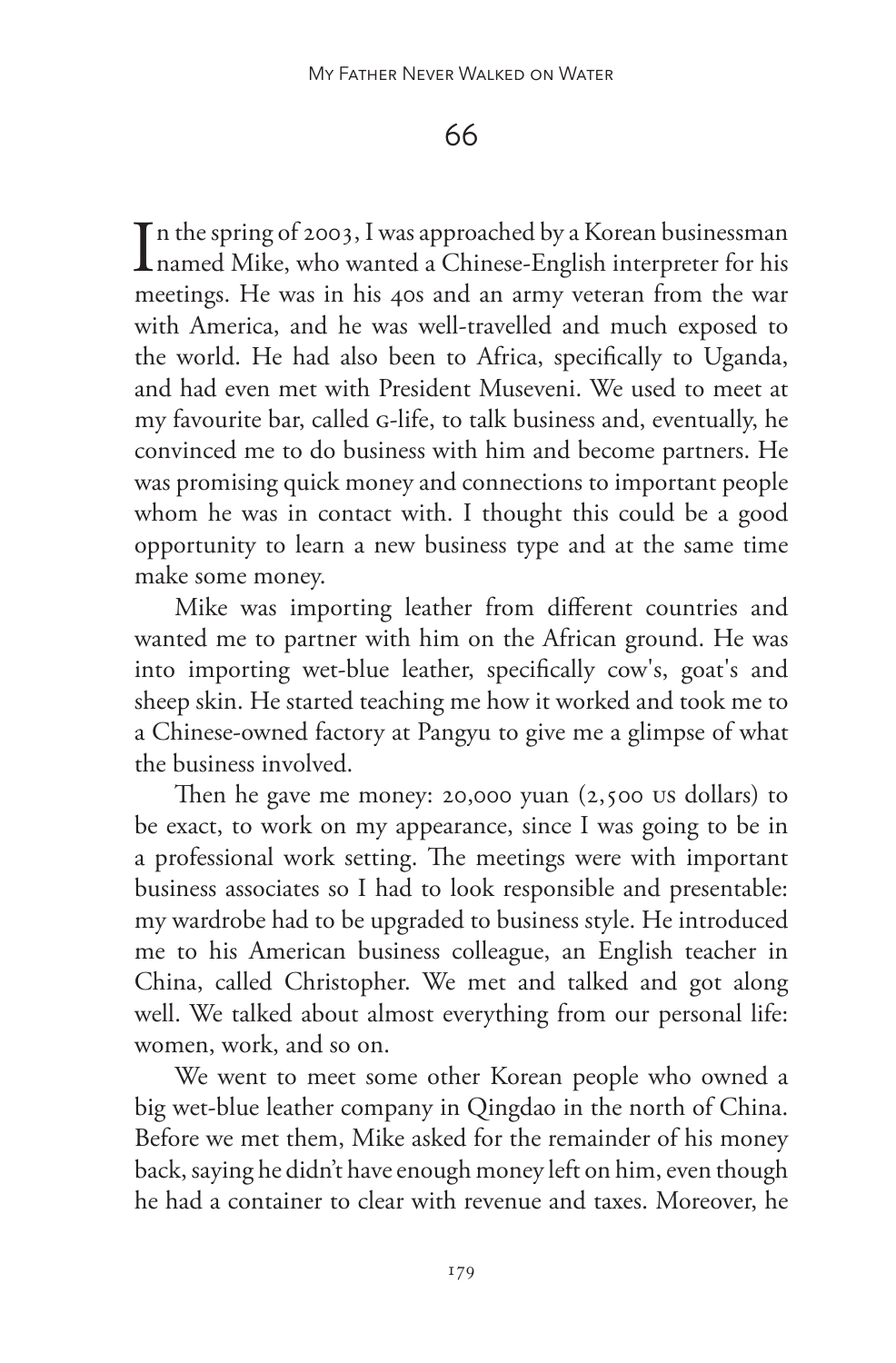said that if I had more money, I should lend it to him, and that he would give it back as soon as things had been sorted.

We flew out of Guangzhou in the south of China for Qingdao in the north, to meet some prominent business people who owned a big wet-blue leather company. We were picked up from the airport in Mercedes-Benz cars, like rich people, and taken to our hotel, that had already been paid for. For Chinese or Koreans, this was more like a cultural habit than a sign of particular thoughtfulness. The next day we met those business associates who welcomed us with respect.

Our meetings were short, and afterwards we would always end up going to grab a drink or something to eat. Mike and his colleagues took us out for breakfast, lunch and dinner for two days. Over breakfast, they were already planning or thinking of what our next meals would be, and where we were going to have them. We went around shopping and they showed us around the city. After dinner we would have plenty to drink, and after drinking ourselves silly, we would head out for karaoke.

This whole situation was completely new to me, this way we did nothing but eating, drinking and singing karaoke. When I look back on this now, I see how much of a lifestyle change this was, so different from what I had ever experienced. This trip opened my eyes to a new understanding of how rich people lead their lives. We had our own driver, taking us around in a black Mercedes-Benz, and they even bought me my own golf set. Can you imagine? I had played many times in Guangzhou but It was not my cup of tea. However, I felt good, leading such a luxury life for a time, and being surrounded by important people and businessmen. The only problem was that at the end of the day I would return to my dormitory at the university and sleep on my hard mattress after spending nights in a five stars hotel, having waitresses and people to serve me.

Mike was actually running his own private meetings with these guys without us and without our knowledge. We wouldn't have asked them about any of that, however, since we had never met